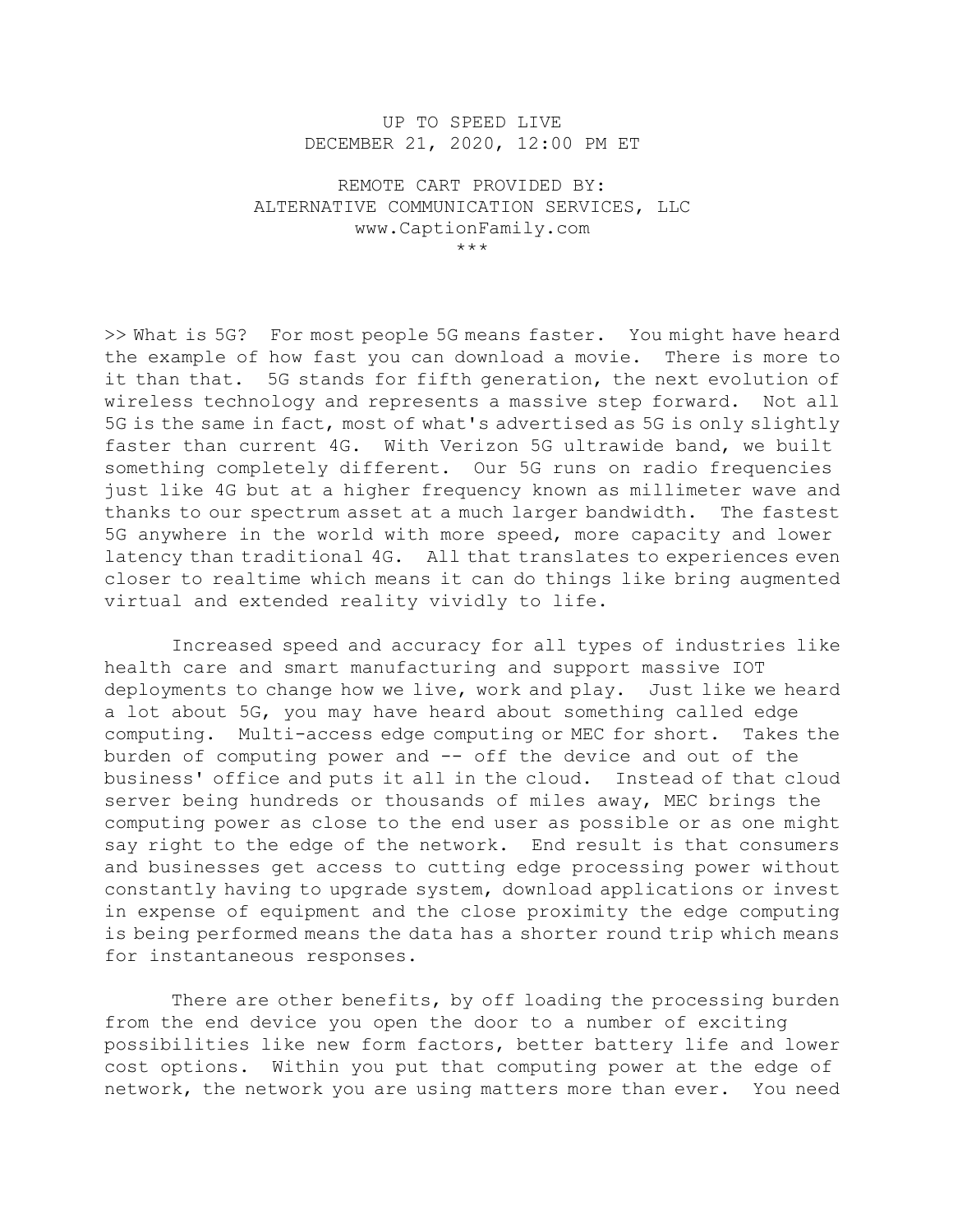5G. Massive increases and feed and number of supported devices and dramatically reduced latency. Think of it this way, if MEC is the rocket, then our 5G ultrawide band is the rocket fuel. Our 5G ultrawide band network provides the perfect platform to harness the full potential of edge computing. We partnered with Amazon web services to bring our platform to developers everywhere. Across all of our strategic partnership and our innovation programs we are enabling the next generation of innovators to push the limits of 5G and edge computing. Here are just some of the use cases in development. Augmented commerce. Realtime quality control, AI assisted health care. Public safety. Drone automation and inspection. On-line and mobile gaming. And autonomous fields. That's just the start. Every day the demand for realtime enterprise keeps growing. And 5G ultrawide band edge computing will be there to meet it.

>> I'm CEO and co-founder of ice mobility. Ice provides chain services to all of the resale department. The goal is to make sure that customers have the right product on their shelves when they need to sell it and we make sure that we double-check every single shipment so it has the right product in the box this can add a lot of time and a lot of cost. One thing that's really exciting is that we are working with Verizon and Microsoft using 5G and edge computing to automate and improve our quality control process through computing vision. We are able to do this by installing high definition cameras across every one of our lines and these cameras are powered by the 5G MEC network. We are seeing in the video is automation for what people are doing before. Matching the data for that particular order to what the high definition cameras looking at inside the box to validate that it's the right material. And that flagging if it's not. The great thing about the MEC is that it literally knows the entire journey of the box. Knows the product and knows the customer and it knows what the worker is putting in the box. It literally eliminates quality control step. Increases accuracy because now you have validated process doing it without the 5G MEC we couldn't do this.

 I had a 37 year relationship with Verizon and the first place I went. When I heard they were partnering with Microsoft and it sealed the deal for me. We have been a Microsoft house for everything that we do in our business and it became a natural selection at that point. The next step really is the transformational step. Learning the full power of the 5G MEC network to be doing things completely different. Using our high definition cameras for many different things such as security, social distancing and contact tracing, frankly, we are just getting started. There is a long list of opportunities created by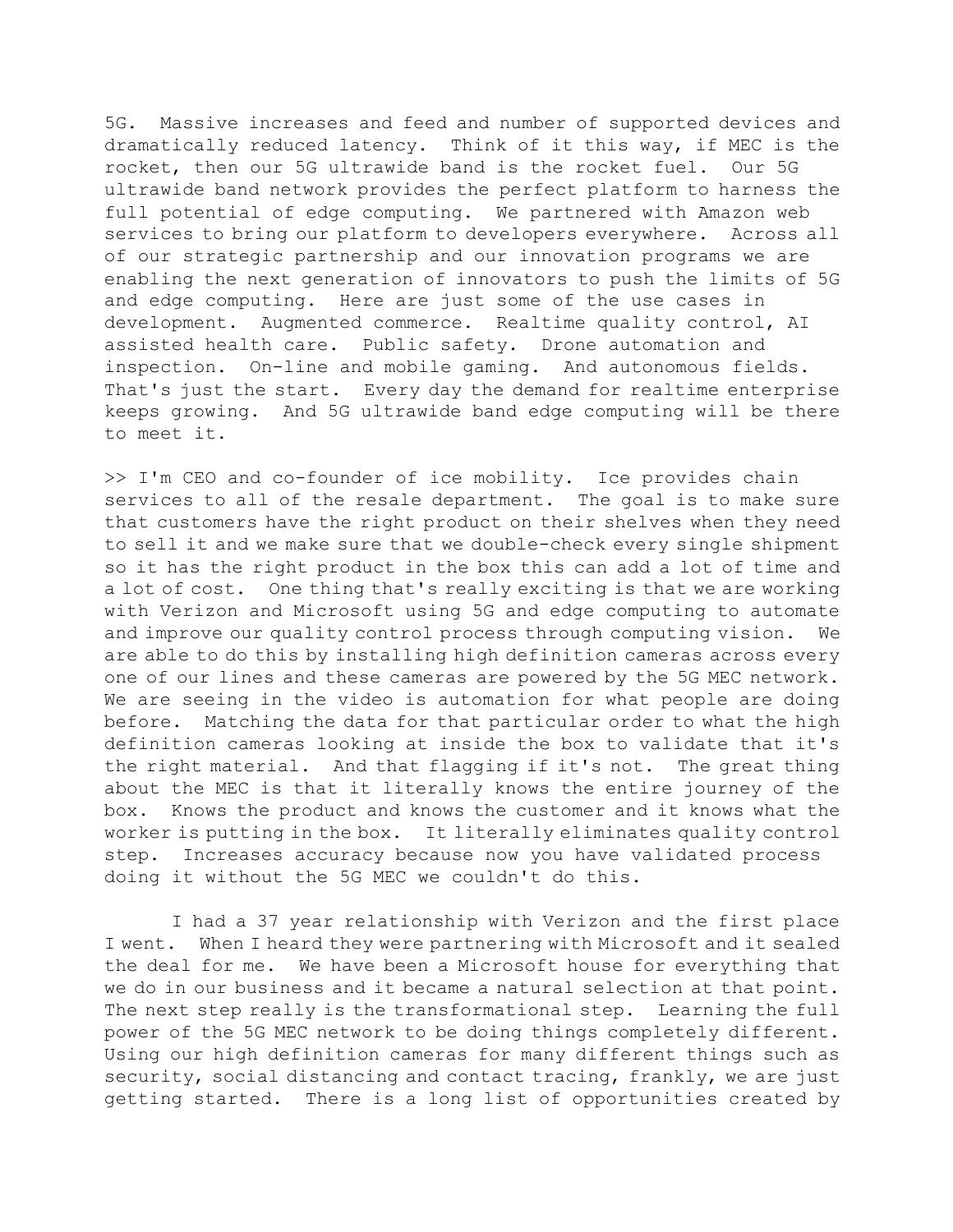the technology.

>> And you can be watching live football on your phone with your friends. Download the app. Allow your location. And get live local and prime time game to watch together, start a room, pick a game, invite your friends and catch the action together because on the Yahoo! sports app, you get free live football with friends.

>> I'm a Verizon engineer and I am part of a team the 5G network. Today is a big day for us. Because today we are turning on 5G across the country. And this is the 5G America has been waiting for with the coverage of 5G nationwide and in more and more cities the unprecedented performance of ultrawide band, the fastest 5G in the world. 25 times faster than today's 4G network. 25 times. It's pretty incredible. I'm excited about how it will change your phone and how it will change the way businesses do everything. I'm proud because we didn't build this the easy way. We built it right. This is the 5G America has been waiting for. Only from Verizon.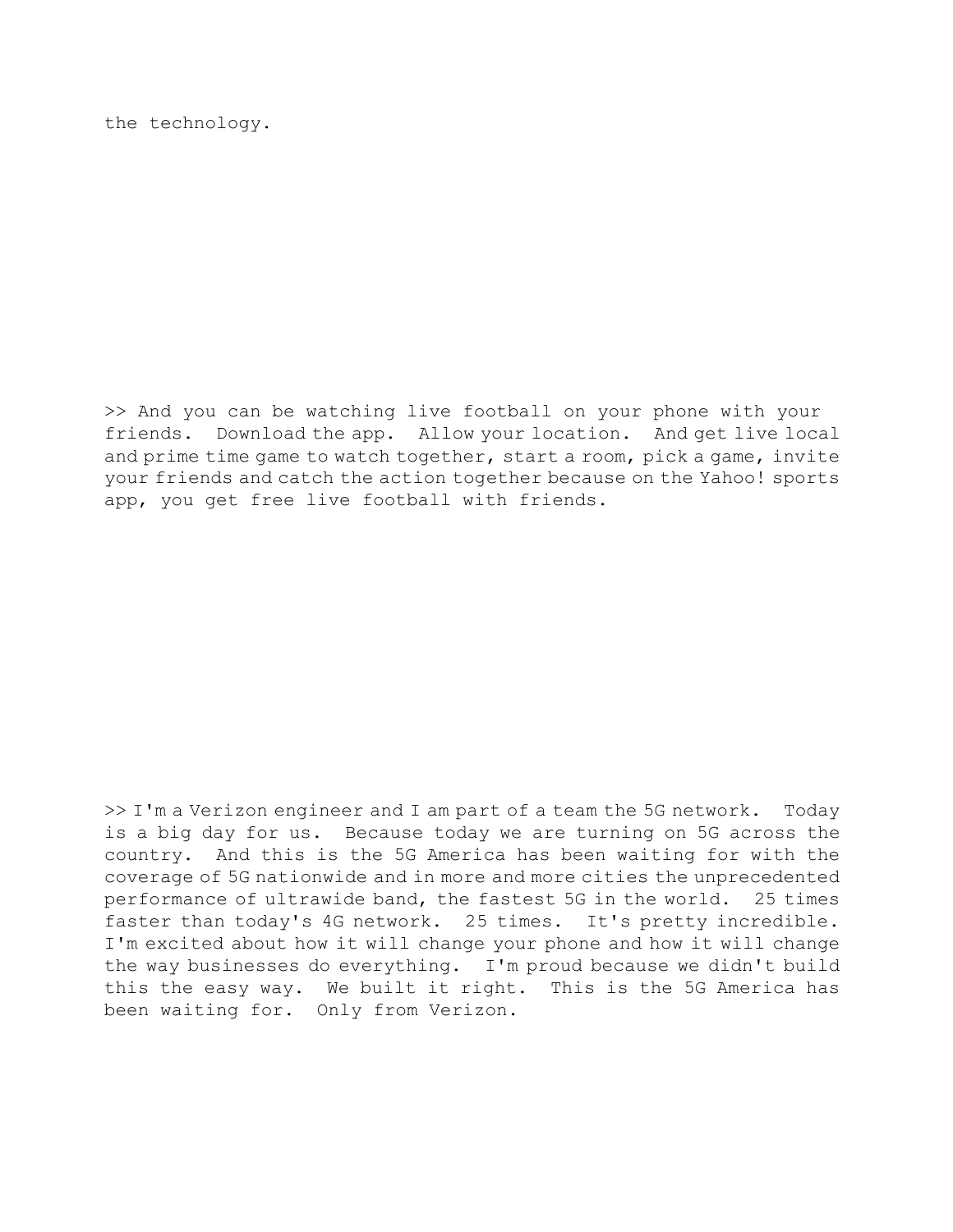>> This year teachers are learning new ways to teach. Parents are learning to lesson plan and young minds are learning a new normal. This year we are all students. At Verizon, we are enabling the education that students deserve with credential teacher training, free lesson plans for parents and it's citizen Verizon in action. Our plan for economic, environmental and social advancement.

>> My name is Ross and I'm one of the founders and Presidents of TD sports and our basketball product is called shot tracker. Shot tracker is a sensor based technology. Tracks statistics and analytics providing realtime data to coaches, broadcast partners with sub second latency. Basketball is constant activity up and down. Latency is so, so critical. One thing that we are doing that's really exciting is demo'ing our shot tracker technology with Verizon 5G and AWS wave length. It allows us to see the delta between the traditional process which is 4G and this accelerated amplified process that utilizes both the 5G and MEC. You can distinctly see the difference in the speed of ball movement. When I think about what 5G and edge computing can, do I think about coaches. I think about them getting access to this video and data anywhere in the facility. It may be in the locker room at half time or sitting on the bench during the game. All delivered in realtime. When you think about being able to take this data and incorporate it into the broadcast, latency is even more important. We are really excited about what 5G and MEC will provide to the market. We have been waiting on this for so long and the time is now. It's finally here. And it will revolutionize the fan experience, the viewing experience and how we consume data and sports for the rest of our lives.

>> I didn't know I was going to be the opening speaker in the March in Washington, D.C.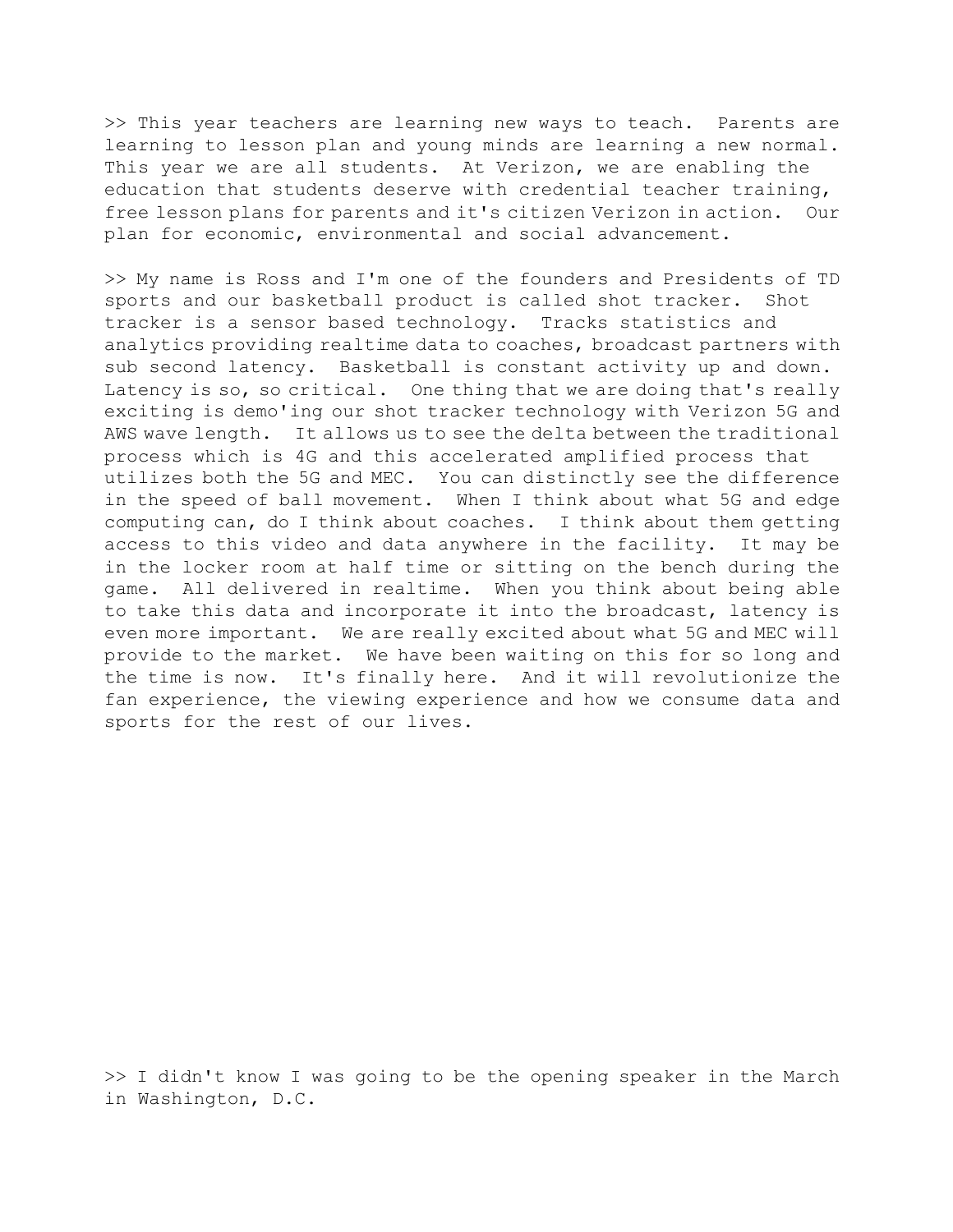I don't think anybody knew what we were walking into other than the feeling it was necessary and we had to be there.

>> I see this as a moment of taking feminism back. Making feminism a project that all of us can share.

>> When I put the hashtag in front of Black Lives Matter, I was like we will make this thing go viral.

>> I remember the exact moment when we hit the publish button.

>> We watched with wonder as the story started to take off like wildfire.

>> Everybody is like, look, we have a movement. And I'm like, no, me too is a tiny part of a large movement that's been happening for decades.

>> I got a call saying a bunch of us are going to gather. Do you want to come over and join us. I said yes because I was mad.

>> This is before we had the name. Times up. Time is up on all the of the behavior. And that was like, oh, that's our name.

>> A renaissance that's happening inside of Hollywood.

>> I remember calling my attorney and saying, like, if I say this, are we sure that it's true?

>> On behalf of women everywhere, I will brag I am the highest paid show runner in television.

>> The United States Congress certainly was not built for young women. But it's really young women of color who have pushed forward for so many changes and that has just turned the power dynamic in Capitol Hill on its head.

>> The world and this country is changing. It's been changed. And I think that we have an opportunity this time to do it right.

>> There are some people who think that we are post civil rights. We are post feminism and therefore we are post intersectional. I can't see how we are post anything and I can't see how we can possibly think we are done.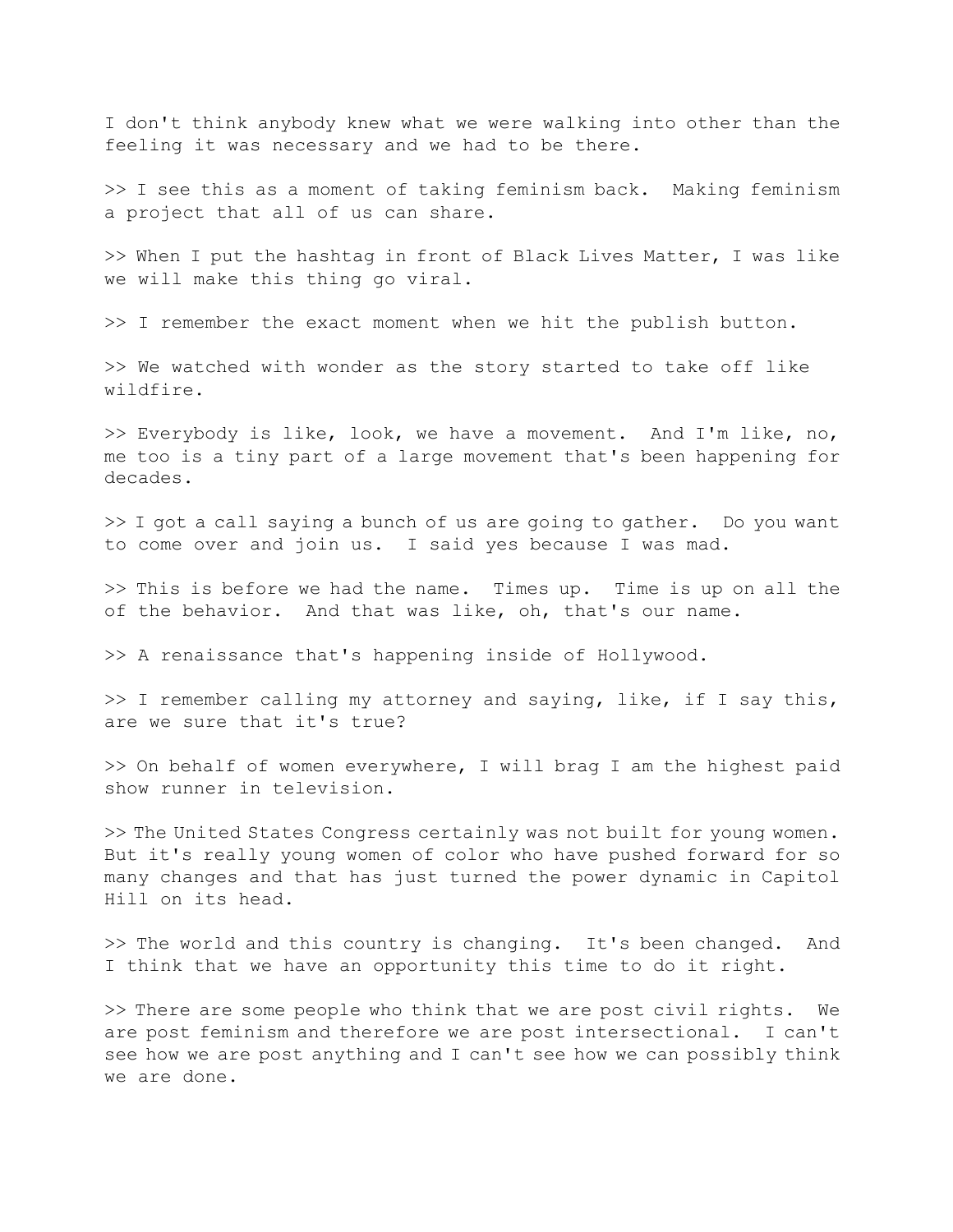>> You never want to sew a change on your account -- you never want to see a change on your account you didn't make. We double-check and ask you to approve requested changes on your account before they happen, not after that way if something happens if you ship out something to a different address or change your user ID or add someone on the account we will make sure it's you. No one else. Introducing double-check, extra layer of security so you never have to worry.

>> I'm Chris Rock. Oh, it's not about me. Zoom in on it the new iPhone 12 pro meets Verizon 5G ultrawide band. Pow! Is that game changer. 5G just got real, man. Remember when the song in the summer took the whole summer to download. One time I waited 51 minutes to download. That's longer than the whole album. These Gs don't blink. iPhone and Verizon ain't playin' around. Remember when you tried to watch bigger and blacker and by the time it was older I was older and thinner? Now done. Remember when you could only watch the NFL on TV? Remember when you didn't have five different camera angles and replays. Football just got 5G real. Remember when the only way multi-playing gaming worked, legendary fast with Verizon 5G. Remember when you found out -- was real thing and people were making twice your salary.

>> Yup.

>> Remember when I tell you to clean your room?

>> Nope.

>> You remember when your allowance is due. Never forget that.

 iPhone and Verizon 5G. This is going to change everything. 5G just got real. Pow! 5G ultrawide band. Now in more and more cities.

>> Joining us ...

>> I promise you will score big points with them in just a few minutes. Yes, get your kids over here they will want to see our live guests. Coffee clink to all of you. Keep those mugs handy and here is why. We are days away from wrapping up the year and gearing up for a strong 2021. The best way to gear up for the new year is to join Hans and our leadership at our kickoff web cast. The 2021 kickoff with Hans and our leadership team will take place Monday January 4th noon eastern, 9:00 a.m. Pacific and new for this kickoff watch the web cast to learn how you can land an opportunity for a virtual coffee break with Hans. Yes, get those coffee mugs there and the only way to find out how to land this opportunity, of course, is to watch the web cast.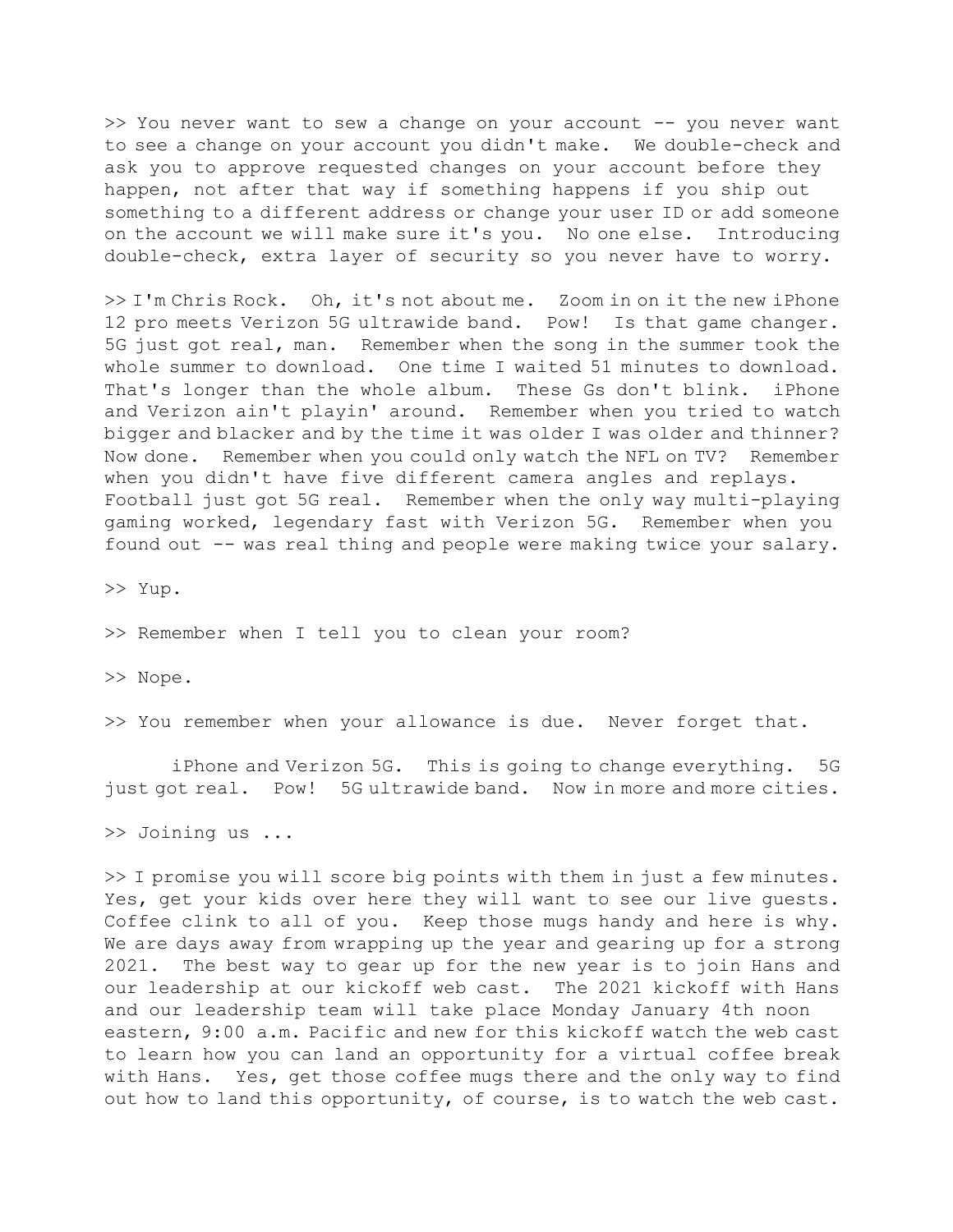We will see you right here on Up to Speed Monday January 4th noon eastern for our 2021 kickoff webcast and you can potentially land a little coffee with Hans.

 Moving on, some 5G news to share with you on the heels of our recent 5G announcements with we work Walgreens SAP. It is clear our enterprise customers are recognizing the transformational value of 5G and are ready to work with us right now to explore how our technology will transform industries. It's a great position that our VBG team is in so let's take the next slide and announce our newest partnership with Deloitte to explore new solutions using 5G and MEC starting with trials in the manufacturing and resale industries. They are a big shout out to our Verizon teammates. Way to go that's what we will be talking about in 2021 making sure that not only our V-team family thinks about 5G and gets excited but our customers do as well.

 Next up a very special holiday message from our leaders. Now this is in the form of a holiday cookbook. Something different this year. So if you ever wondered what our Verizon leaders like to prepare and enjoy as we head toward the holidays, let's go to the next slide and now is your chance to find out. Nothing brings us closer together than food, of course, and our leaders share with us some of their favorite holiday recipes. They inspire us in the workplace and now they just might inspire you in the kitchen. Taking the next slide for a sneak peek there from Hans' mushroom risotto which looks fantastic. To Tammy's cinnamon roles, Ronan's bacon and cabbage. So much more. And you can find more in this very special food inspired holiday message from our leaders to you. V-team you should have gotten an e-mail about this and check out the cookbook. What a way to upgrade your holiday feast this season.

 As most of us plan to partake in some high calorie holiday traditions it's imperative we balance it out with a little fitness. Lucky for us we partnered with two of our customers who happened to be celebrity fitness experts. Mother and daughter team Katie and Denise Austin. You might remember Denise from the fitness shows on ESPN. Her video were in high school libraries as well. As we take a look at these next slides here we are getting re-acquainted with Denise and daughter Katie as they use their Verizon powered iPhone 12. Using those devices the mother and daughter team helped lead a 30 minute workout to help our V-teamers be fit. Grab your family and friends for a fun virtual heart pumping workout. They posted on YouTube and we will post the link to you for that workout in the web copy of this episode. Those extra cookies will thank you.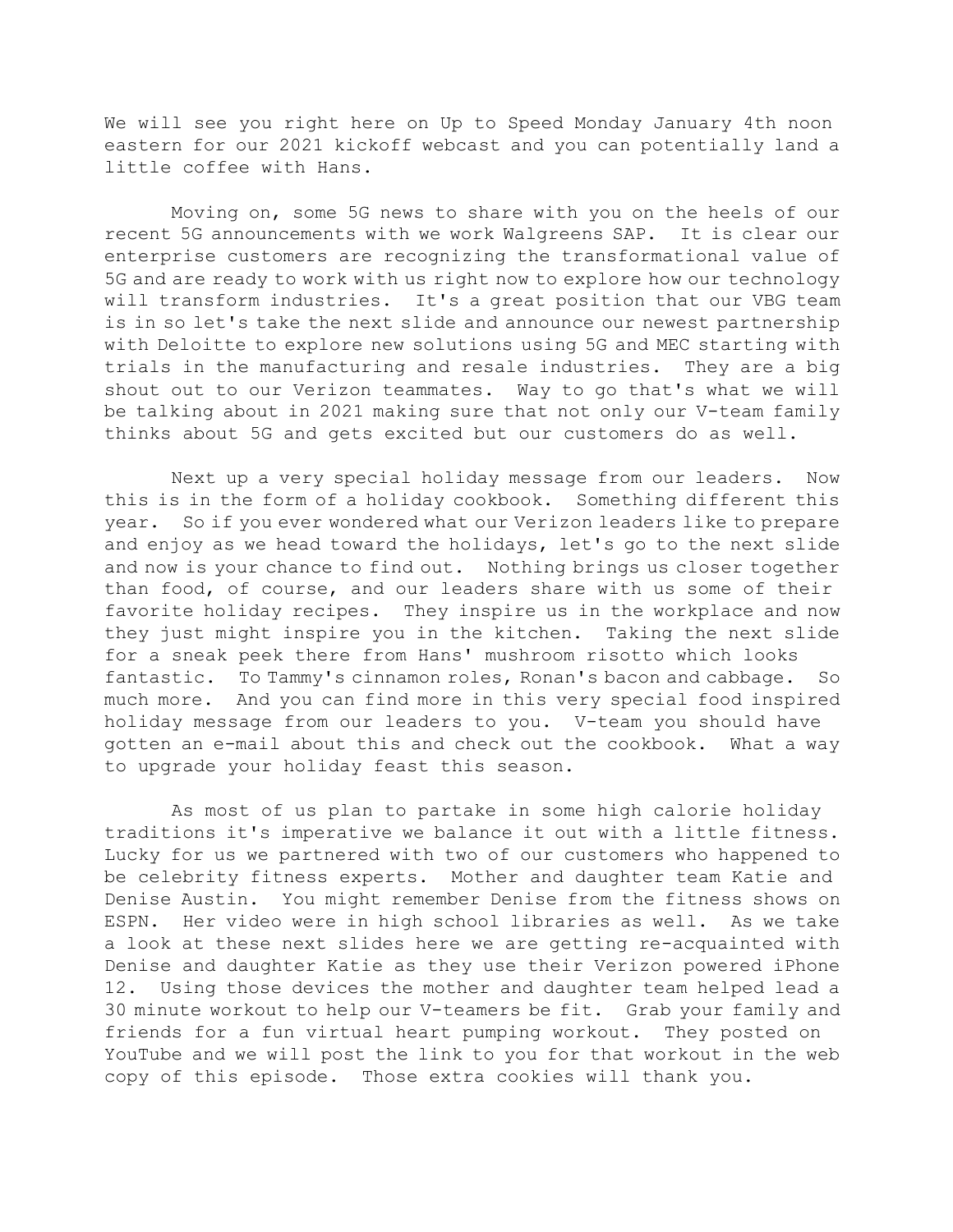If your little ones are close by, call them over right now because we've got some very important business to talk about concerning the big guy in the North Pole. As most of our boys and girls know, it's a very busy time for Sandra. Make his list and check this twice so when it comes to taking phone calls and tracking where he goes, Santa needs help making sure those cool toys make it to your homes. As we take the next slide Verizon is playing a big part in this year's NORAD track Santa program. We have been a part of it since 2002 providing the toll-free hotline used by children around the world who want to ask about Santa's whereabouts and perhaps they are making their final case for placement on the nice list that phone number is how they are reaching out to Santa and his elves.

 Now the number will be in operation for calls beginning at 6:00 a.m. eastern time on December 24th, Christmas Eve. And a funny story behind how this all started. It's got to do with a phone number. Back in 19535s -- 1955, Santa placed a fun little message in Colorado Springs. The problem was the phone number to get to Santa was one digit off in that advertisement. So let's check out the ad. So instead of reaching Santa's elves at Sears toyland, they dialed a number that went to a top secret military line and the calls went to a confused U.S. Air Force colonel Harry Shoup. Colonel Shoup decided to preserve the spirit of Christmas and make sure all of the messages indeed got to the big guy himself. Now Colonel Shoup's troops were on board with the mission and the rest is history. Our service men and women at NORAD have been tracking Santa's sleigh ever since, 65 years later those calls continue to come in from boys and girls everywhere and we are so proud to be a part of this really heartwarming program here. As you can imagine Santa needs quite a few elfs to take those calls. Amid COVID-19, many of those elves are offset volunteers. Verizon is sharing phones pre-loaded creating a virtual call center to help field calls for NORAD's Santa operations center. Helping us learn more about our involvement, Jordan from our VBG federal defense team is with us. Jordan, thank you for joining us. Welcome to Up to Speed live.

>> Thank you for having us Up to Speed. Happy to join you guys.

>> This is such a cool thing that we do when we help with NORAD. And kids all over the world get to track Santa. For folks who don't know what exactly is the NORAD track Santa program?

>> Essentially, so NORAD deploys a call center each year and in this call center what they do is they take hundreds of thousands of calls from kids all over the world to track Santa's whereabouts, where his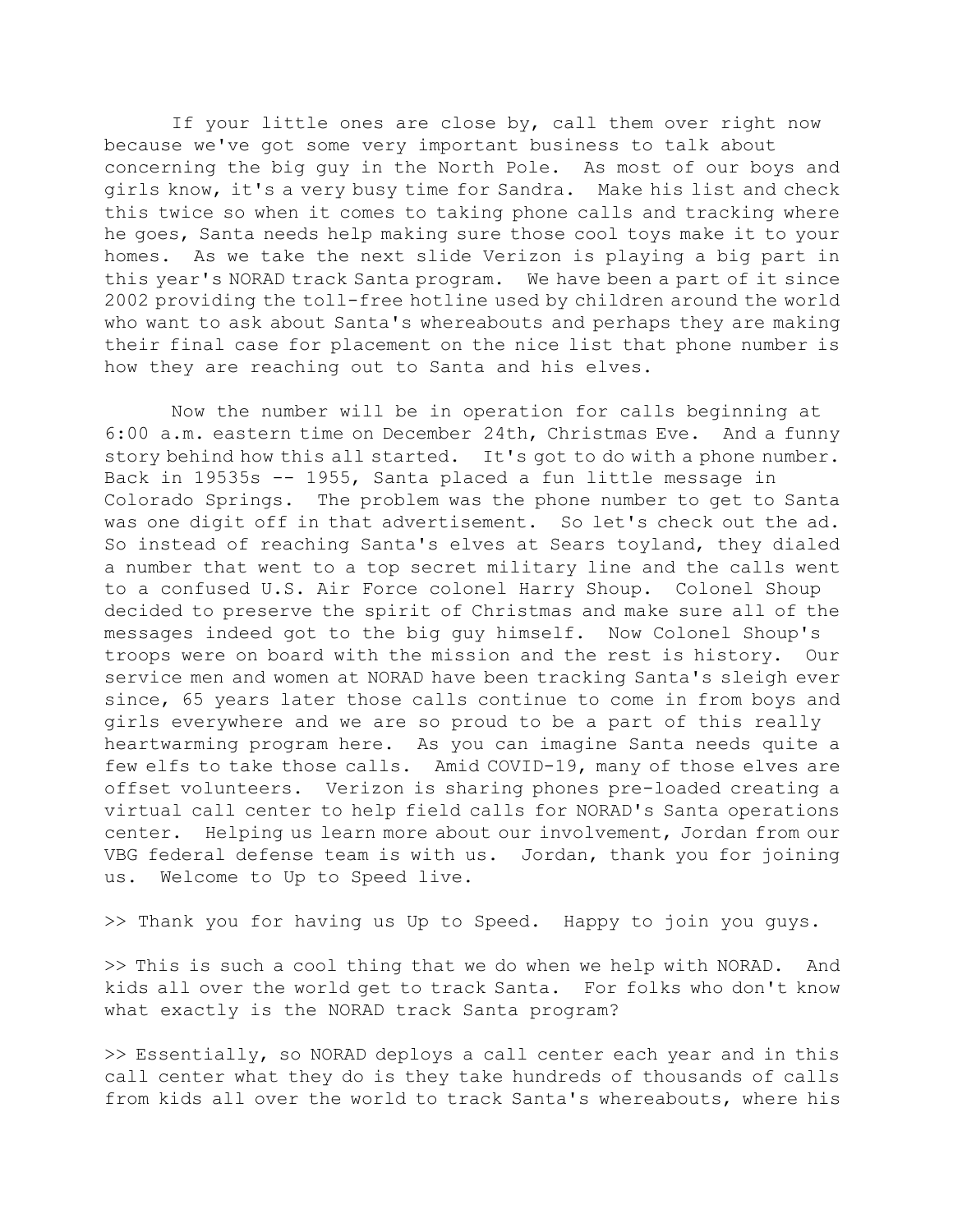sleigh is and his reindeer are. Goes live starting Christmas Eve at 6:00 in the morning through Christmas. Kids can track Santa very joyous event that Verizon has been affiliated with for a long time.

>> It's awesome. Since 2002 we have been a part of it and kids if you are wondering where exactly Santa is right now-- Santa is right now, live from the North Pole is Kris Kringle himself. Santa Claus on up to speed live. Ho, Ho, Santa. And welcome to Up to Speed. How are you, sir?

>> Ho, Ho, Andy and Jordan and everybody in Verizon land. Hello today and merry Christmas. I'm here at my house here in the North Pole.

>> I was going to say the office looks great and I'm sure that because of COVID even Santa has to work virtually sometimes. How is the toy building? How are the elves doing. Everybody staying safe?

>> Very safe. We were using all of the protocols but it's a busy time of year. We are making all of the gifts and toys for all of the kids around the world and the grownups like you, Andy, too.

>> I will make my case for that nice list here in the coming days. Jordan, we will send it back to you. Santa is very excited to be partnering with us here at Verizon. Tell us about more of Verizon's involvement with this program. What exactly are we doing here for our 18th year?

>> Sure. So 18th year we have been part of this since 2002. We provided the toll-free 800 number that kids across the world call into. There is a lot of work is that done behind the scenes. Really a great example of everybody coming together on a Verizon side. A lot of work between VBG, wireless, our Verizon business side and we got love from the Verizon response team. A lot of stuff going on behind the scenes. Normally you would see people from all segments of Verizon go down and volunteer. This year is different with COVID. So we are just supporting the NORAD employees and their families that are supporting this mission.

>> For years since 1955, Santa, NORAD and our service men and women are tracking the whereabouts and helping you travel. Were you nervous this year and how much did Verizon stepping up help in terms of making sure that those connections were good to go? It must have taken a little stress off your hands as you checked the list there, Santa. Santa, I think you are on mute there. Must have been a BlueJeans elf. There we go.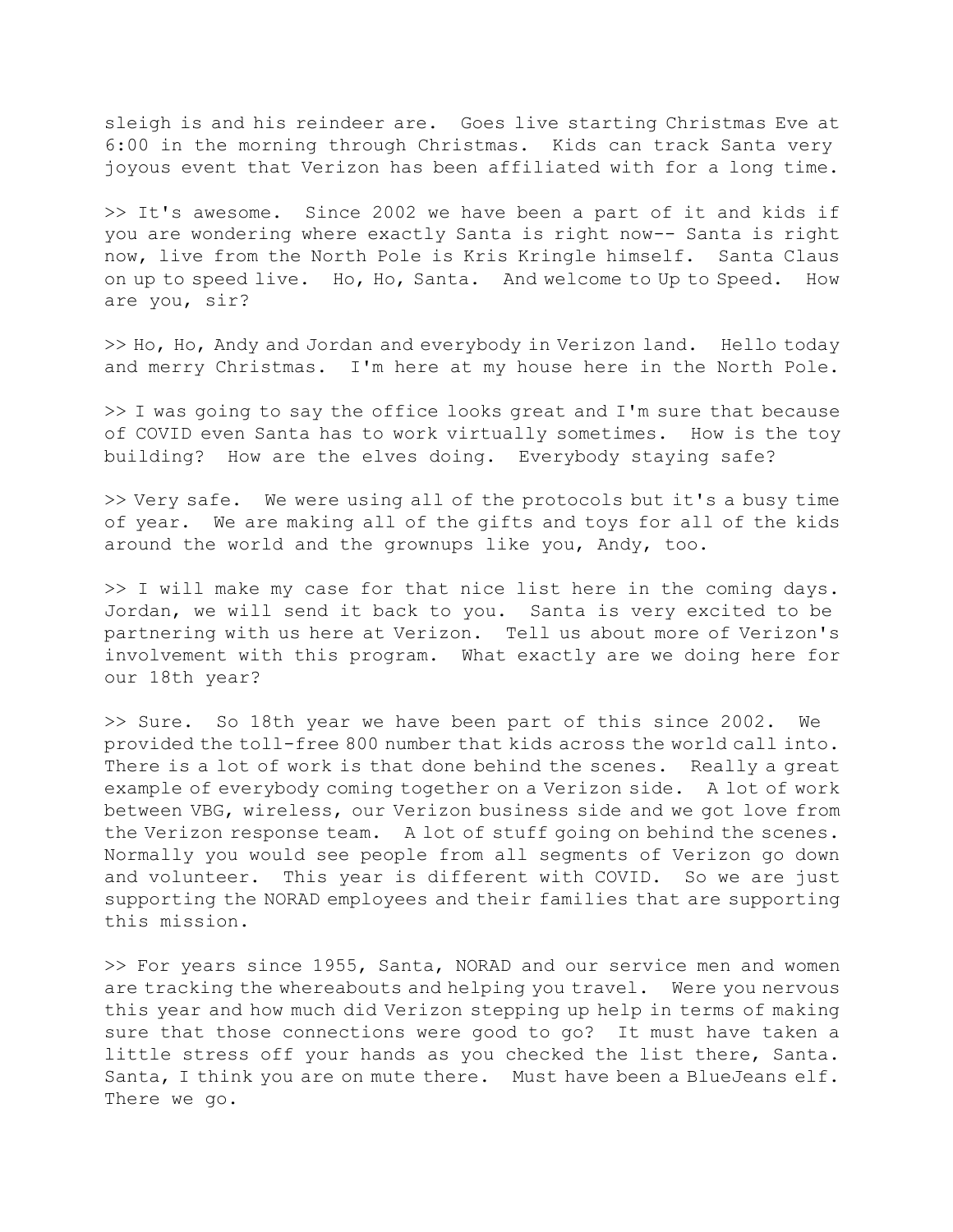>> That was a BlueJeans elf got me again. I want to thank all of the volunteers that are answering the questions here from NORAD and our friends at Verizon who are making this go virtually this year. It's so important. And I like to thank all of my elves. Making my job so much easier.

>> Awesome. Awesome. Santa. Jordan, when we talk about the volunteers here a lot are using phones now. They are virtual. How many calls are we talking about and where are they coming from and I'm sure the questions run the gamut.

>> Yeah, absolutely. If we look at last year's call volume, you know, the teams took over 130,000 calls and we think this year it will eclipse close to 150,000 calls that are coming in to the call center. So this year is very unique. Typically we would have a packed house down in Peterson Air Force base with hundreds of people coming in. So from a Verizon solution standpoint we helped them take that call center remote. We worked with Amazon. We worked with our Verizon business team. And we integrated our one talk solution with all NORAD leadership so they can take calls across their houses and in the comfort of their living room to make sure the program is on par with what it's been.

>> That's awesome. And Santa, just to talk a little bit more about some of the hot questions this year, I know that some kids are wondering, Santa, so does Santa wear a mask during Christmas and how this is all going to work out. I'm sure you are working out the details. Any insight as to the operational portion of Christmas this year?

>> Well, up in the North Pole we are wearing masks and social distancing and we do that when we deliver our toys, too. There are a lot of great virtual things happening this year. You can go on our website and see how we celebrate Christmas around the world.

>> That's awesome. And Jordan, just some final thoughts, anything else you would like to share from our VBG team and our involvement with NORAD track Santa.

>> I want to thank everybody that was involved on the NORAD track Santa. It's great to be part of Verizon to support this program. It's been great. Everybody that we partnered with on as I mentioned the one talk Derreck Peabody, Randy Johnson, the Department of Defense, a lot of work with those guys to make this happen to bring this home. Last